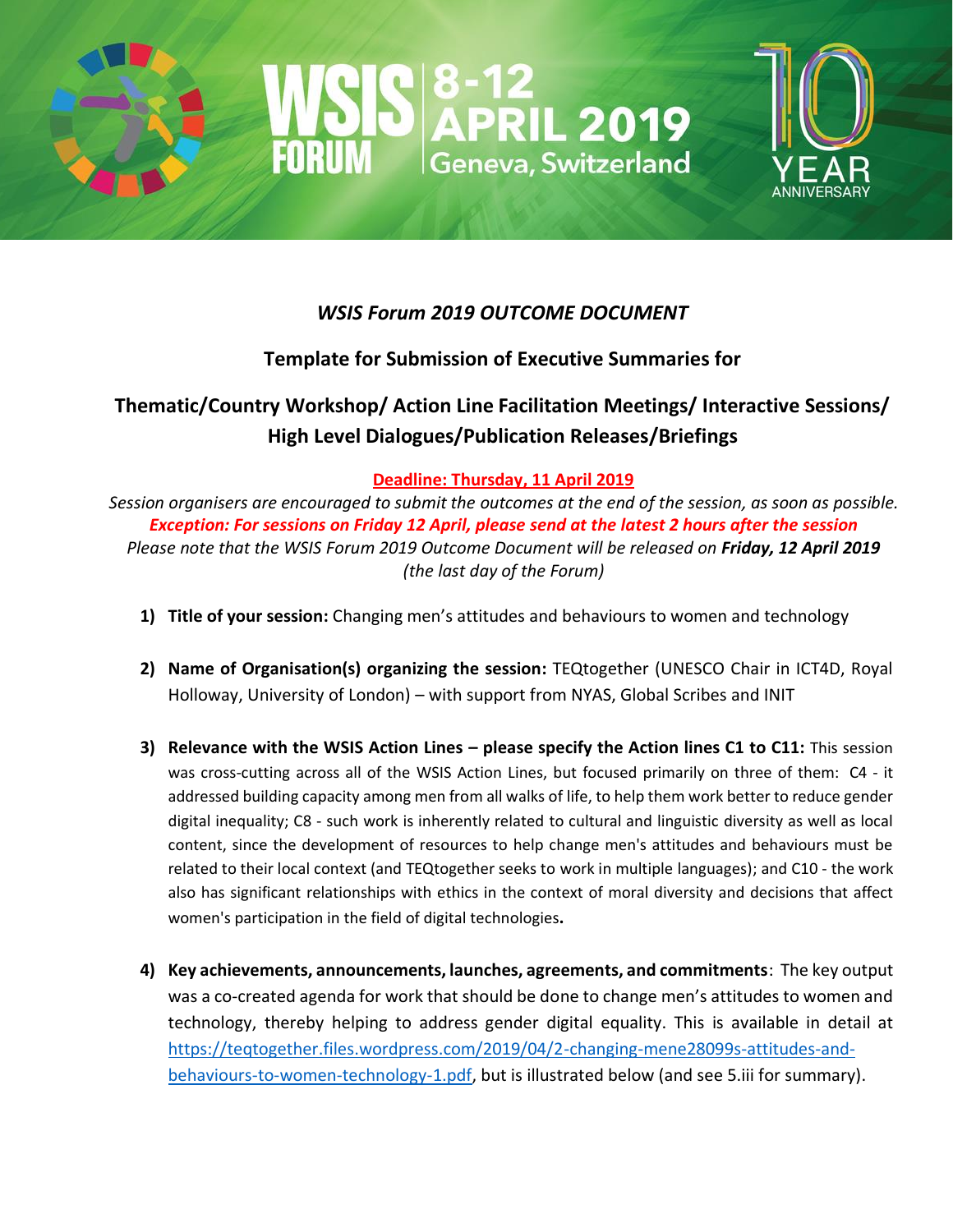



### **5) Main outcomes highlighting the following:**

#### **I. Debated Issues**

The session began with three short presentations:

- An overview of the work of TEQtogether
	- **E** informing men about how their actions impact digital gender inequality (see our [Resources](https://teqtogether.wordpress.com/resources/) and [Other Initiatives](https://teqtogether.wordpress.com/initiatives/) pages);
	- Identifying actions that men can take to enhance gender equality in the tech workplace (see ou[r Guidance Notes\)](https://teqtogether.wordpress.com/our-guidance-notes/)
	- Recommending actions that men can take to reduce digital violence against women
	- Encouraging reverse mentoring through which women mentor men at all levels in tech organisations.
- An introduction to TEQtogether's Guidance Notes by Paul Spiesberger (ict4d.at), focusing especially on guiding for when running a computer programming workshop
- An overview of work on the use of mobiles for sexual harassment by Bushra Hassan (International Islamic University, Islamabad).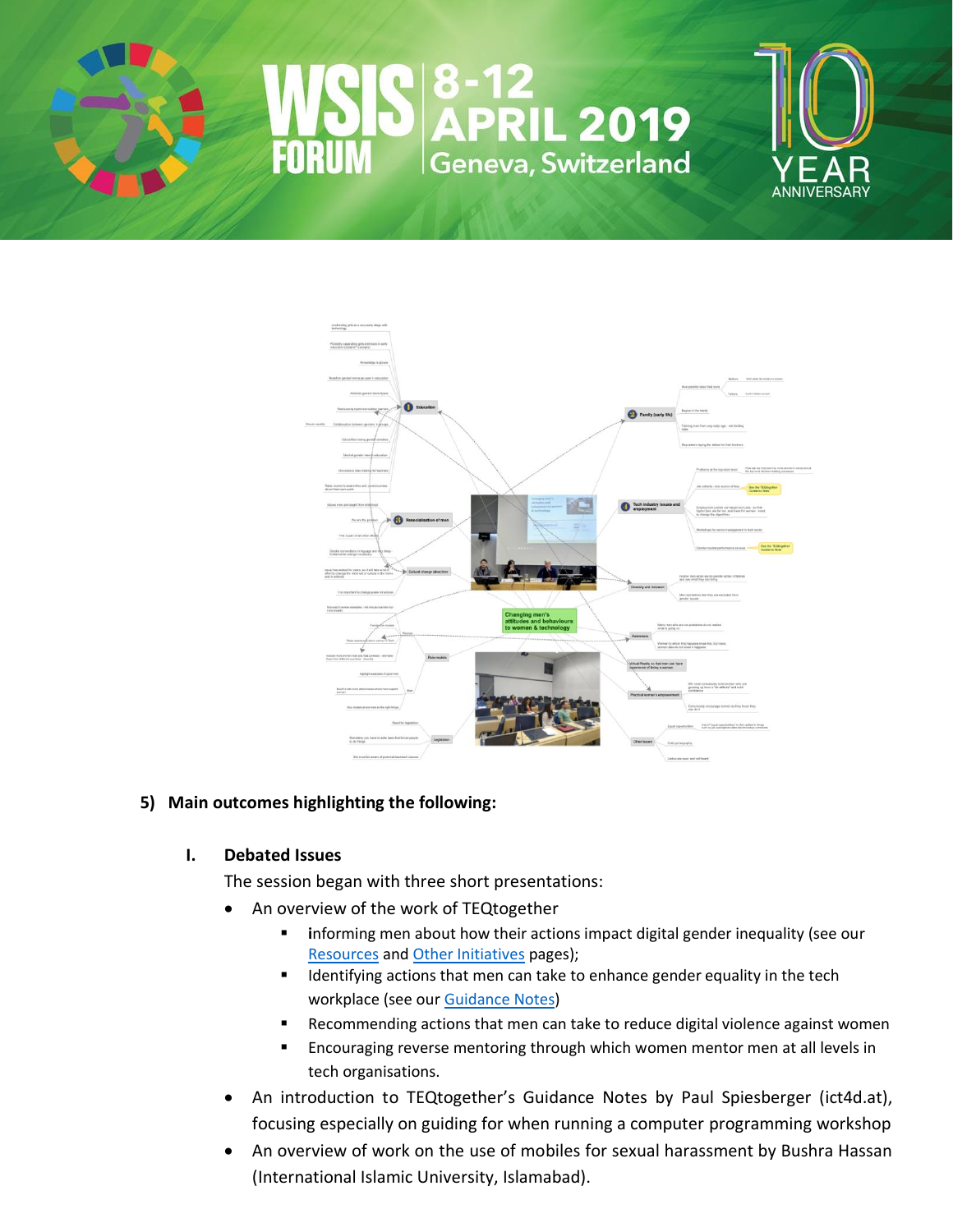

It then proceeded in the form of a lively discussion to identify the most important action agendas for everyone to take forward to make a difference.

#### **II. Overall outcomes of the session highlighting**

The four most important issues identified that require attention are:

- Education (especially gender sensitivity materials and unconscious bias)
- Family roles (especially in early life)
- The resocialization of men
- Tech industry and employment

A second tier of issues focused on:

- Cultural change takes time
- Diversity and inclusion
- Awareness raising
- Role models (both men and women)
- Virtual reality (so that men can experience the difficulties faced by women)
- **Legislation**
- Practical women's empowerment.

### **III. Main linkages with the Sustainable Development Goals (please specify the SDGs)**

This workshop related primarily and explicitly to SDGs 5 and 4. Above all, it addressed the fundamental gap that must be addressed if gender equality and the empowerment of women and girls through ICTs is to be achieved: men's and boys' attitudes to women and girls and digital technologies need to be changed. This has significant connections with education and training, from the earliest experiences that boys have in the classroom and at home to the mentoring of senior executives in global corporations. The workshop explored the many avenues of work that need to be undertaken to achieve this

### **IV. Emerging Trends related to WSIS Action Lines identified during the meeting**

The workshop highlighted the need for all gender-related initiatives to involve men and boys, and work to change their attitudes and behaviours. TEQtogether, as a part of the UNESCO Chair in ICT4D is an integral aspect of Royal Holloway, University of London's contribution to EQUALS [\(https://equals.org\)](https://equals.org/) and it is committed to taking forward the ideas that emerged during the workshop.